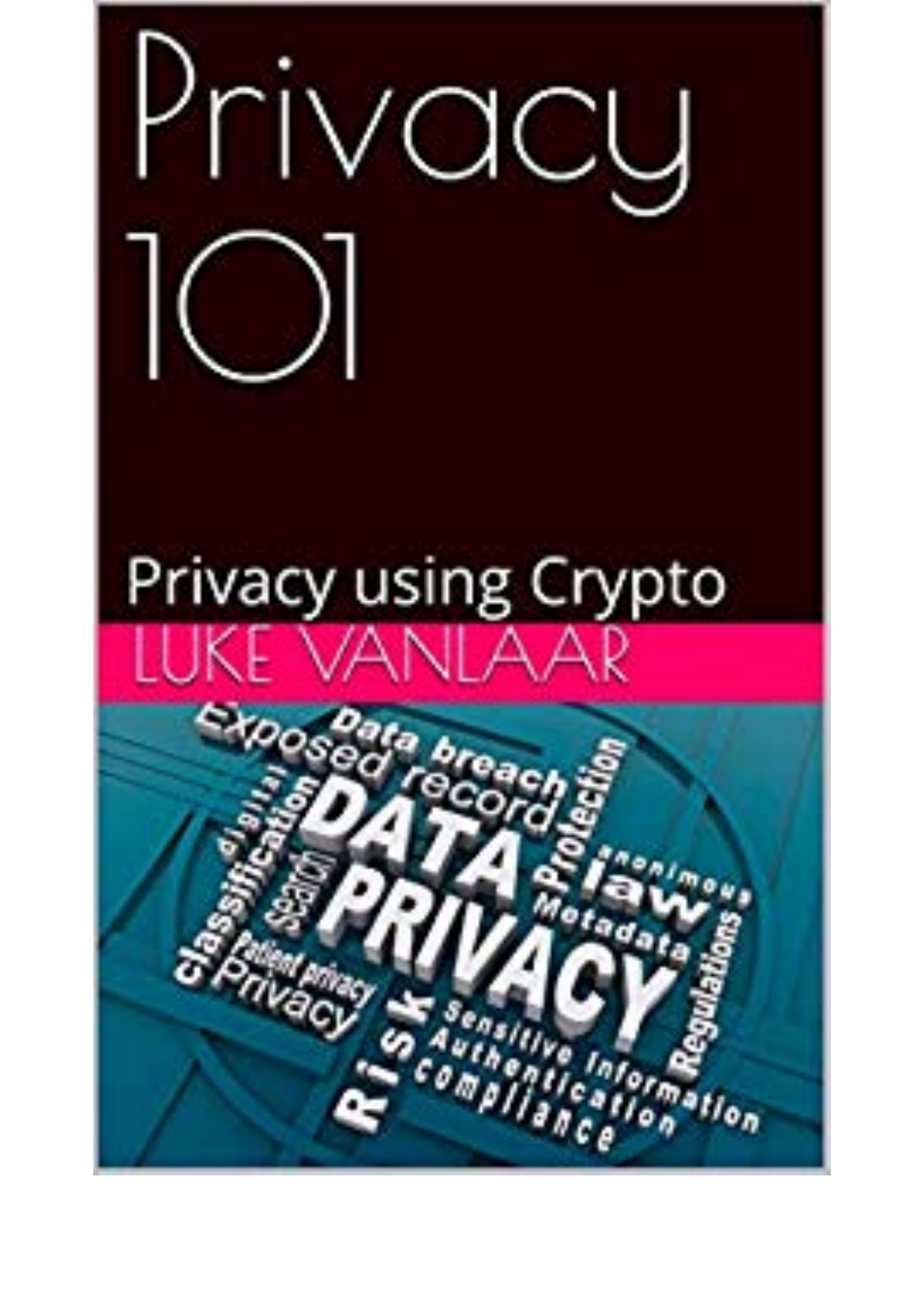*Luke Vanlaar*

## **Privacy 101 : Privacy using Crypto**

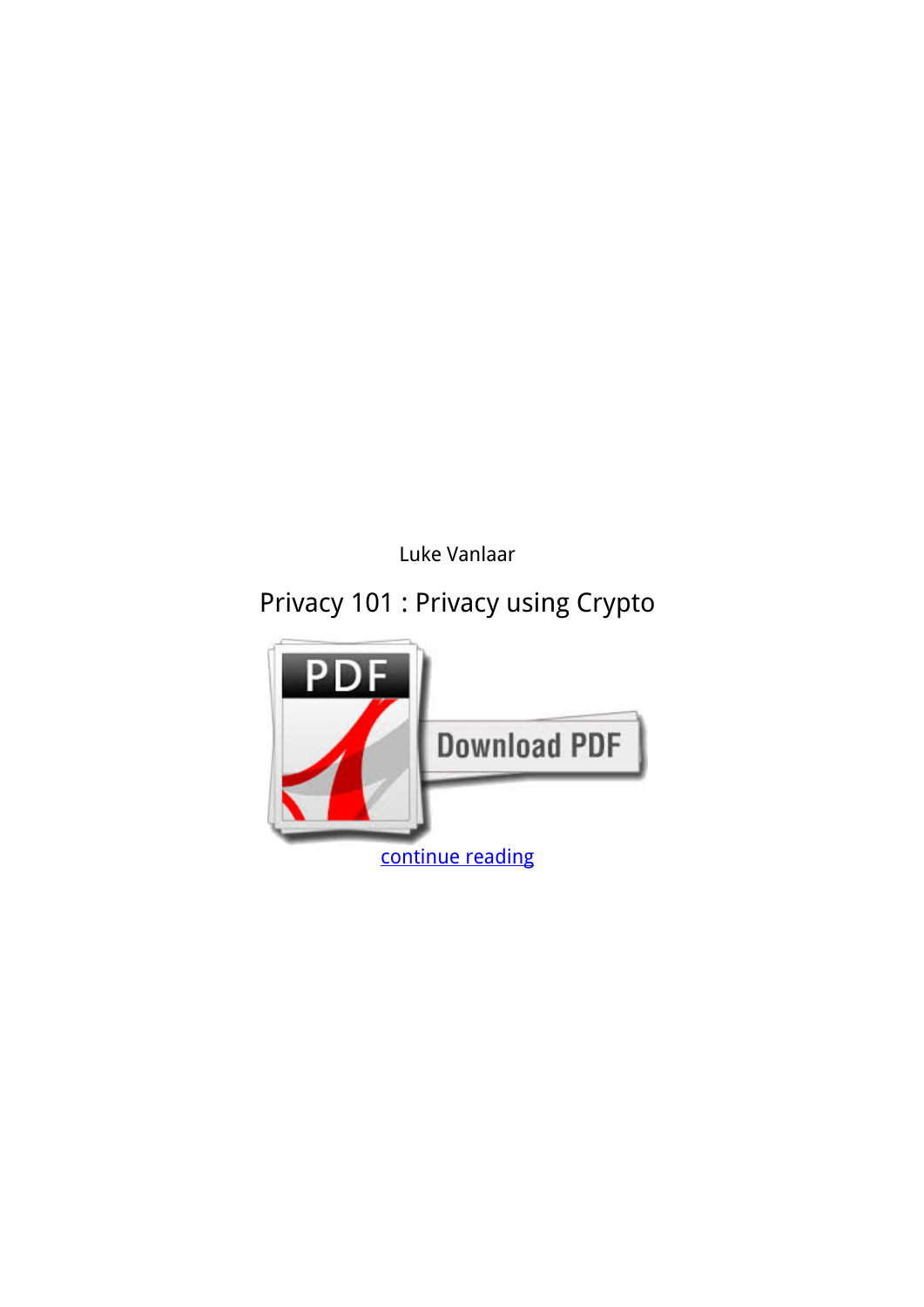Privacy matters! This publication helps give a synopsis of what privacy is normally and means, what stuff are vulnerable, what technology can be found to secure your unique data and how to utilize them to create a vault of your to protect those specific stuff that you need to protect. Keeping things private in this world of most pervasive technologies isn't only essential but it also hard. One has to become disciplined and utilize the right technological tools in order to safeguard those factors most important to you. There exists a lot of stuff we should keep private: PIN numbers, Passwords, Bank account details, Passport info, licence information, address details, assets, relationships merely to mention a couple of things. What's important and should be private is very particular to you the individual. Things near our hearts or issues that require keeping away from prying eyes, electronic surveillance, cameras, credit cards details.!



[continue reading](http://bit.ly/2Tge8Fv)